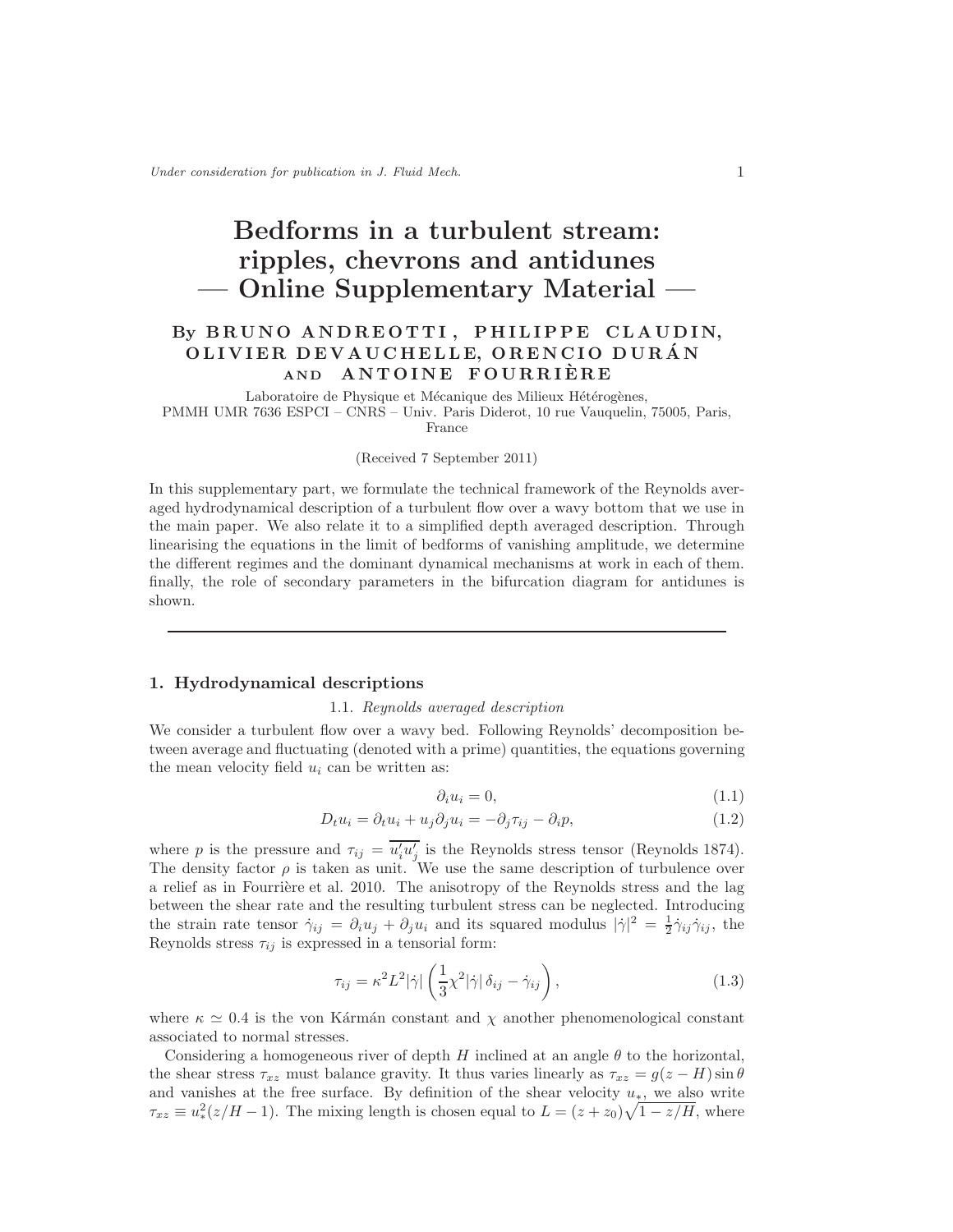$z_0$  is the hydrodynamical roughness. This choice results into a logarithmic base flow, consistently with field and experimental observations:

$$
u_x = \frac{u_*}{\kappa} \ln \left( 1 + \frac{z}{z_0} \right). \tag{1.4}
$$

The stress balance equation along the  $z$ -axis allows to get the pressure, which reads:

$$
p + \tau_{zz} = p_0 + g(H - z)\cos\theta = p_0 + \frac{u_*^2}{\tan\theta} \left(1 - \frac{z}{H}\right). \tag{1.5}
$$

We define the surface Froude number as the ratio of the surface velocity to the velocity of gravity surface waves (in the case of a flat bottom):

$$
\mathcal{F} \equiv \frac{1}{\sqrt{gH}} \frac{u_*}{\kappa} \ln \left( 1 + \frac{H}{z_0} \right) = \frac{1}{\kappa} \ln \left( 1 + \frac{H}{z_0} \right) \sqrt{\sin \theta}.
$$
 (1.6)

The Froude number can be of order 1 in flumes but is in general small for large natural rivers, due to their small slopes.

We now consider a wavy bottom of the form  $Z = \zeta e^{ik(\cos \alpha x + \sin \alpha y)}$ . We wish to perform the linear expansion of the equations with respect to the small parameter  $k\zeta$ . We note  $\eta = kz$ ,  $\eta_0 = kz_0$  and  $\eta_H = kH$ . We write the first order corrections to the base flow as

$$
u_x = u_* \left[ \mu + kZU \right], \tag{1.7}
$$

$$
u_y = u_* k Z V, \tag{1.8}
$$

$$
u_z = u_* k Z W, \tag{1.9}
$$

$$
\tau_{xz} = \tau_{zx} = -u_*^2 \left[ 1 - \frac{\eta}{\eta_H} + kZ S_{xz} \right],\tag{1.10}
$$

$$
\tau_{yz} = \tau_{zy} = -u_*^2 \left[ kZ S_{yz} \right],\tag{1.11}
$$

$$
\tau_{xy} = \tau_{yx} = -u_*^2 \left[ kZ S_{xy} \right],\tag{1.12}
$$

$$
p + \tau_{zz} = p_0 + u_*^2 \left[ \frac{1}{\tan \theta} \left( 1 - \frac{\eta}{\eta_H} \right) + k Z S_n \right],
$$
\n(1.13)

$$
\tau_{xx} = u_*^2 \left[ \frac{1}{3} \chi^2 + k Z S_{xx} \right], \tag{1.14}
$$

$$
\tau_{yy} = u_*^2 \left[ \frac{1}{3} \chi^2 + k Z S_{yy} \right],
$$
\n(1.15)

$$
\tau_{zz} = u_*^2 \left[ \frac{1}{3} \chi^2 + k Z S_{zz} \right],\tag{1.16}
$$

where the function  $\mu$  is defined by  $\mu(\eta) = \frac{1}{\kappa} \ln \left( \frac{\eta}{\eta_0} \right)$ . The quantities U, W, etc, are functions of  $\eta$ . The free surface is also perturbed and we denote  $h = H + \Delta(x, y)$  the flow depth at the position  $x, y$ . The modified expression for the mixing length then reads

$$
L = (z_0 + z - Z) \sqrt{\frac{H + \Delta - z}{H + \Delta - Z}}.
$$
\n(1.17)

In the following, we write the free surface profile as  $\Delta = \delta Z$ .

At the linear order, the stress equations can be simplified into

$$
\mu'S_{xz} = 2\left(1 - \frac{\eta}{\eta_H}\right)\left((U' + i\cos\alpha W) - \kappa\mu'^2 + \frac{\mu'}{2\eta_H} + \frac{\eta\delta\mu'}{2\eta_H^2\left(1 - \frac{\eta}{\eta_H}\right)}\right), (1.18)
$$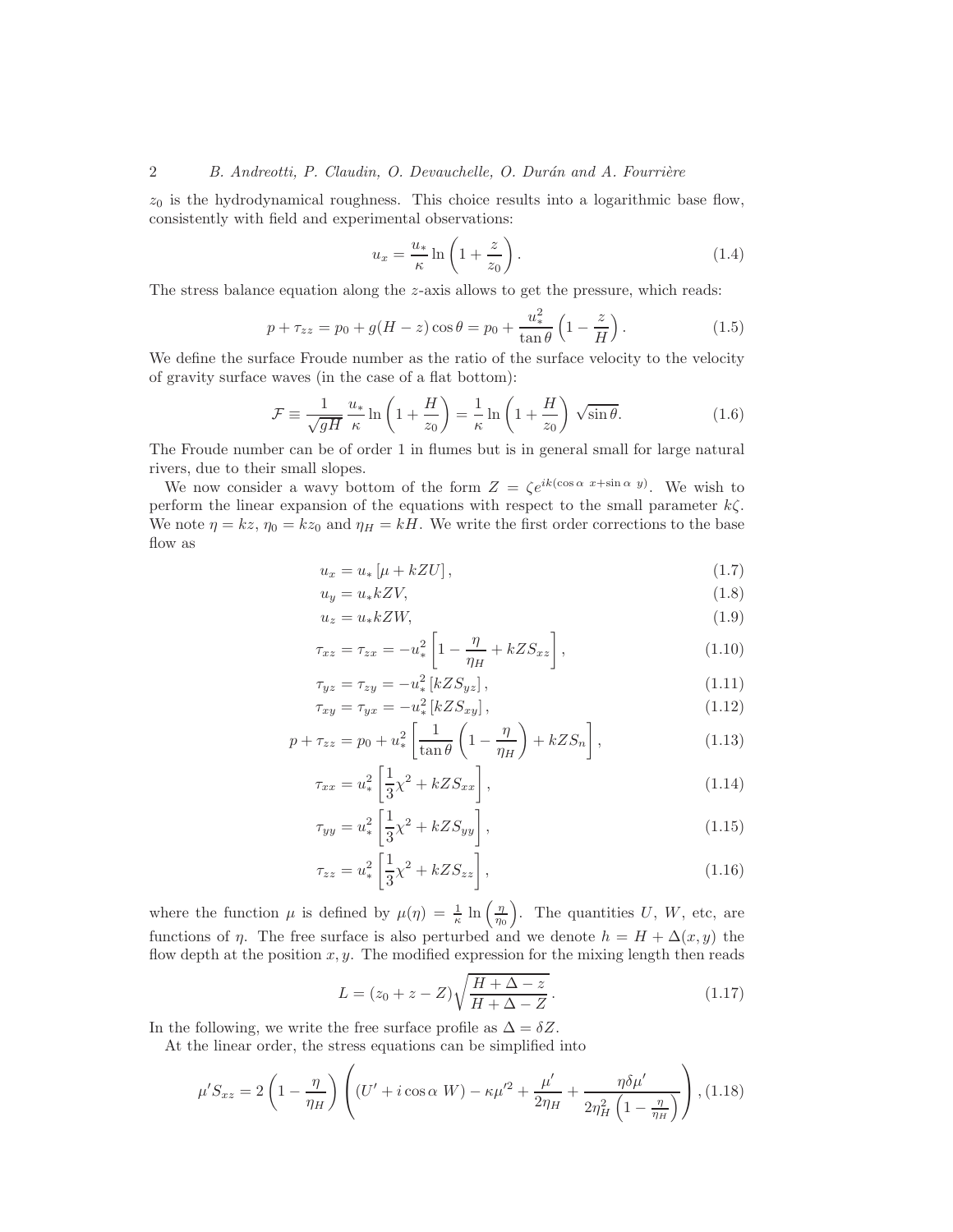$\emph{Ripples, chevrons and antidunes - Online Supplementary Material} \emph{3}$ 

$$
\mu' S_{xy} = \left(1 - \frac{\eta}{\eta_H}\right) \left(i \sin \alpha \ U + i \cos \alpha \ V\right),\tag{1.19}
$$

$$
\mu' S_{yz} = \left(1 - \frac{\eta}{\eta_H}\right) \left(V' + i \sin \alpha \ W\right),\tag{1.20}
$$

$$
\mu'(S_{xx} - S_{zz}) = \left(1 - \frac{\eta}{\eta_H}\right) \left(-2i \cos \alpha \ U + 2W'\right),\tag{1.21}
$$

$$
\mu'(S_{yy} - S_{zz}) = \left(1 - \frac{\eta}{\eta_H}\right) \left(-2i\sin\alpha V + 2W'\right),\tag{1.22}
$$

$$
(1.23)
$$

which give the following two equations:

$$
U' = -i\cos\alpha W + \frac{\mu' S_{xz}}{2\left(1 - \frac{\eta}{\eta_H}\right)} + \kappa\mu'^2 - \frac{\mu'}{2\eta_H} - \delta \frac{\eta\mu'}{2\eta_H^2\left(1 - \frac{\eta}{\eta_H}\right)},\tag{1.24}
$$

$$
V' = -i\sin\alpha W + \frac{\mu'S_{yz}}{\left(1 - \frac{\eta}{\eta_H}\right)}.
$$
\n(1.25)

The Navier-Stokes equations lead to

$$
W' = -i\cos\alpha \ U - i\sin\alpha \ V,\tag{1.26}
$$

$$
S'_{xz} = i\mu \cos \alpha \ U + \mu' W + i \cos \alpha \ (S_n + S_{xx} - S_{zz}) - i \sin \alpha \ S_{xy}
$$
 (1.27)

$$
= i\mu \cos\alpha \ U + \mu'W + i\cos\alpha \ S_n + \frac{\left(1 - \frac{\eta}{\eta_H}\right)}{\mu'} \left[ (1 + 3\cos^2\alpha) \ U + 3\sin\alpha \ \cos\alpha \ V \right],
$$
  

$$
S'_{uz} = i\mu \cos\alpha \ V + i\sin\alpha \ (S_n + S_{yy} - S_{zz}) - i\cos\alpha \ S_{yx}
$$
 (1.28)

$$
S'_{yz} = i\mu \cos \alpha V + i \sin \alpha (S_n + S_{yy} - S_{zz}) - i \cos \alpha S_{yx}
$$
\n
$$
= i\mu \cos \alpha V + i \sin \alpha S_n + \frac{\left(1 - \frac{\eta}{\eta_H}\right)}{\mu'} \left[3 \sin \alpha \cos \alpha U + \left(1 + 3 \sin^2 \alpha\right) V\right],
$$
\n
$$
S'_n = -i\mu \cos \alpha W + i \cos \alpha S_{xz} + i \sin \alpha S_{yz}.
$$
\n
$$
(1.29)
$$

Introducing the vector  $\vec{X} = (U, V, W, S_{xz}, S_{yz}, S_n)$ , at the first order in  $k\zeta$ , one has to solve a closed system of six differential equations which can be written under the following form:

$$
\frac{d}{d\eta}\vec{X} = \mathcal{P}\vec{X} + \vec{S} + \delta\vec{S}_{\delta},\tag{1.30}
$$

with

$$
\mathcal{P} = \begin{pmatrix}\n0 & 0 & -i\cos\alpha & \frac{\mu'}{2\left(1-\frac{\eta}{\eta_H}\right)} & 0 & 0 \\
0 & 0 & -i\sin\alpha & 0 & \frac{\mu'}{\left(1-\frac{\eta}{\eta_H}\right)} & \frac{\mu'}{\left(1-\frac{\eta}{\eta_H}\right)} & 0 \\
-i\cos\alpha & -i\sin\alpha & 0 & 0 & 0 & 0 \\
\frac{1+3\cos^2\alpha}{\mu'}\left(1-\frac{\eta}{\eta_H}\right)+i\mu\cos\alpha & \frac{3\sin\alpha\cos\alpha}{\mu'}\left(1-\frac{\eta}{\eta_H}\right) & \mu' & 0 & 0 & i\cos\alpha \\
\frac{3\sin\alpha\cos\alpha}{\mu'}\left(1-\frac{\eta}{\eta_H}\right) & \frac{1+3\sin^2\alpha}{\mu'}\left(1-\frac{\eta}{\eta_H}\right)+i\mu\cos\alpha & 0 & 0 & 0 & i\sin\alpha \\
0 & 0 & -i\mu\cos\alpha & i\cos\alpha & i\sin\alpha & 0\n\end{pmatrix},
$$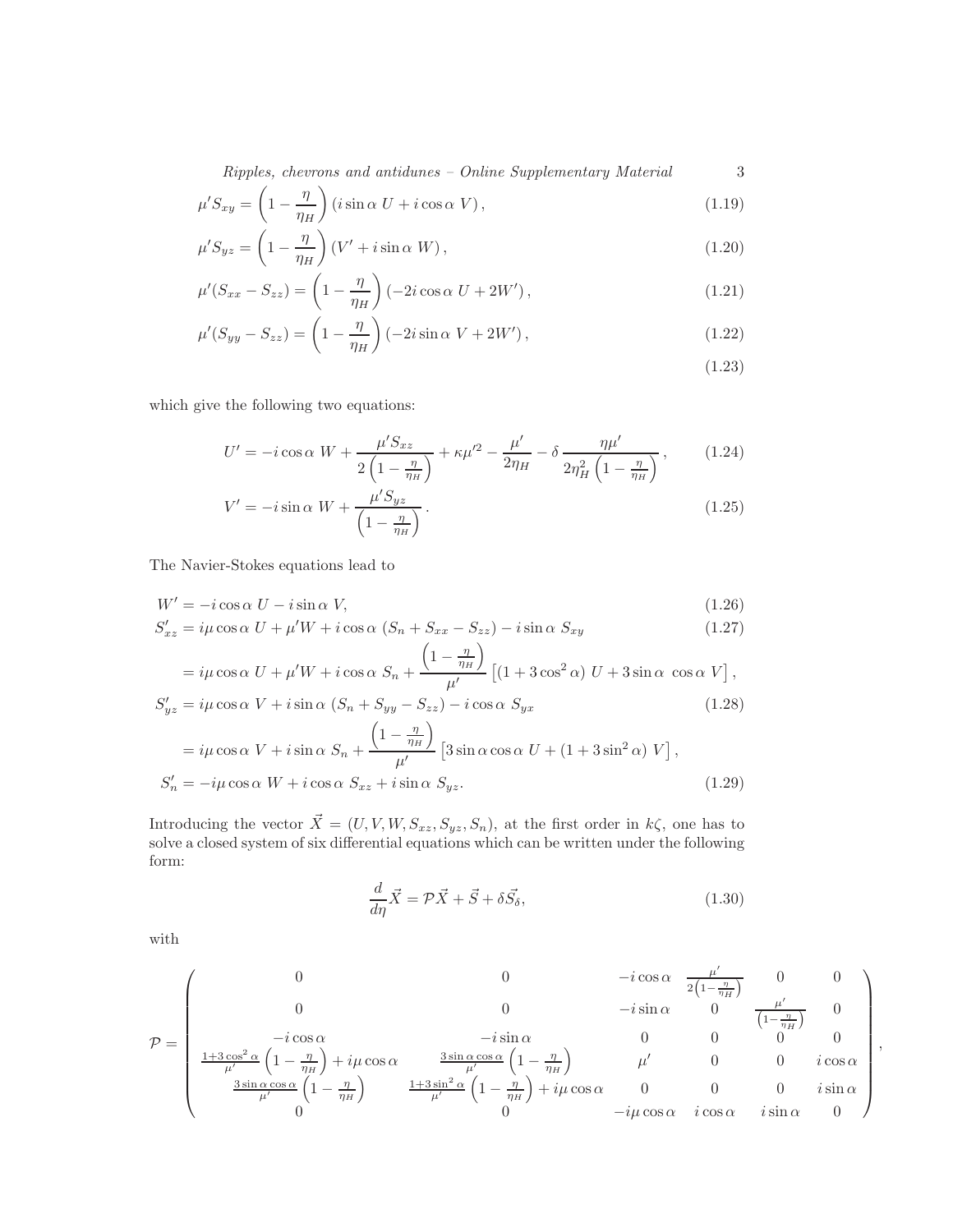4 B. Andreotti, P. Claudin, O. Devauchelle, O. Durán and A. Fourrière

$$
\vec{S} = \begin{pmatrix} \kappa \mu'^2 - \frac{\mu'}{2\eta_H} \\ 0 \\ 0 \\ 0 \\ 0 \\ 0 \end{pmatrix}, \text{ and } \vec{S}_{\delta} = \begin{pmatrix} -\frac{\eta \mu'}{2\eta_H^2 \left(1 - \frac{\eta}{\eta_H}\right)} \\ 0 \\ 0 \\ 0 \\ 0 \\ 0 \end{pmatrix} . \tag{1.31}
$$

The boundary conditions are the following: the velocity vanishes on the bed; the particles cannot cross the free surface; the shear and normal stesses vanish at the free surface. Making use of the linearity of the equations, we seek the solution under the form  $\vec{X} =$  $\vec{X}_0 + a_{xz}\vec{X}_{xz} + a_{yz}\vec{X}_{yz} + a_n\vec{X}_n + \delta\vec{X}_{\delta}$ , where the vectors  $\vec{X}_0$ ,  $\vec{X}_{xz}$ ,  $\vec{X}_{yz}$ ,  $\vec{X}_n$  and  $\vec{X}_{\delta}$  are solutions of the equations:

$$
\frac{d}{d\eta}\vec{X}_s = \mathcal{P}\vec{X}_s + \vec{S} \quad \text{with} \quad \vec{X}_s(0) = \begin{pmatrix} -1/(\kappa \eta_0) \\ 0 \\ 0 \\ 0 \\ 0 \\ 0 \end{pmatrix}, \quad (1.32)
$$

$$
\frac{d}{d\eta}\vec{X}_{xz} = \mathcal{P}\vec{X}_{xz} \qquad \text{with} \qquad \vec{X}_{xz}(0) = \begin{bmatrix} 0 \\ 0 \\ 1 \\ 0 \\ 0 \end{bmatrix}, \tag{1.33}
$$

 $\theta$ 

 $\left(0\right)$ 

 $\theta$ 

 $\left(0\right)$ 

$$
\frac{d}{d\eta}\vec{X}_{yz} = \mathcal{P}\vec{X}_{yz} \qquad \text{with} \qquad \vec{X}_{yz}(0) = \begin{bmatrix} 0 \\ 0 \\ 0 \\ 1 \\ 0 \end{bmatrix}, \tag{1.34}
$$

$$
\frac{d}{d\eta}\vec{X}_n = \mathcal{P}\vec{X}_n \qquad \text{with} \qquad \vec{X}_n(0) = \begin{bmatrix} 0 \\ 0 \\ 0 \\ 0 \\ 1 \end{bmatrix} . \tag{1.35}
$$

$$
\frac{d}{d\eta}\vec{X}_{\delta} = \mathcal{P}\vec{X}_{\delta} + \vec{S}_{\delta} \qquad \text{with} \qquad \vec{X}_{\delta}(0) = \begin{pmatrix} 0\\0\\0\\0\\0\\0\\0 \end{pmatrix}.
$$
 (1.36)

The bottom boundary conditions  $U(0) = -1/(\kappa \eta_0)$ ,  $V(0) = 0$  and  $W(0) = 0$  are then automatically satisfied. At the free surface, we impose the material nature of the surface,  $W(\eta_H) = i\mu(\eta_H) \cos \alpha \delta$ , and vanishing stresses:  $S_{xz}(\eta_H) = \delta/\eta_H$ ,  $S_{yz}(\eta_H) = 0$  and  $S_n(\eta_H) = \delta/(\eta_H \tan \theta)$ . These last four conditions select the coefficients  $a_{xz}$ ,  $a_{yz}$  and  $a_n$ as well as the value of  $\delta$ .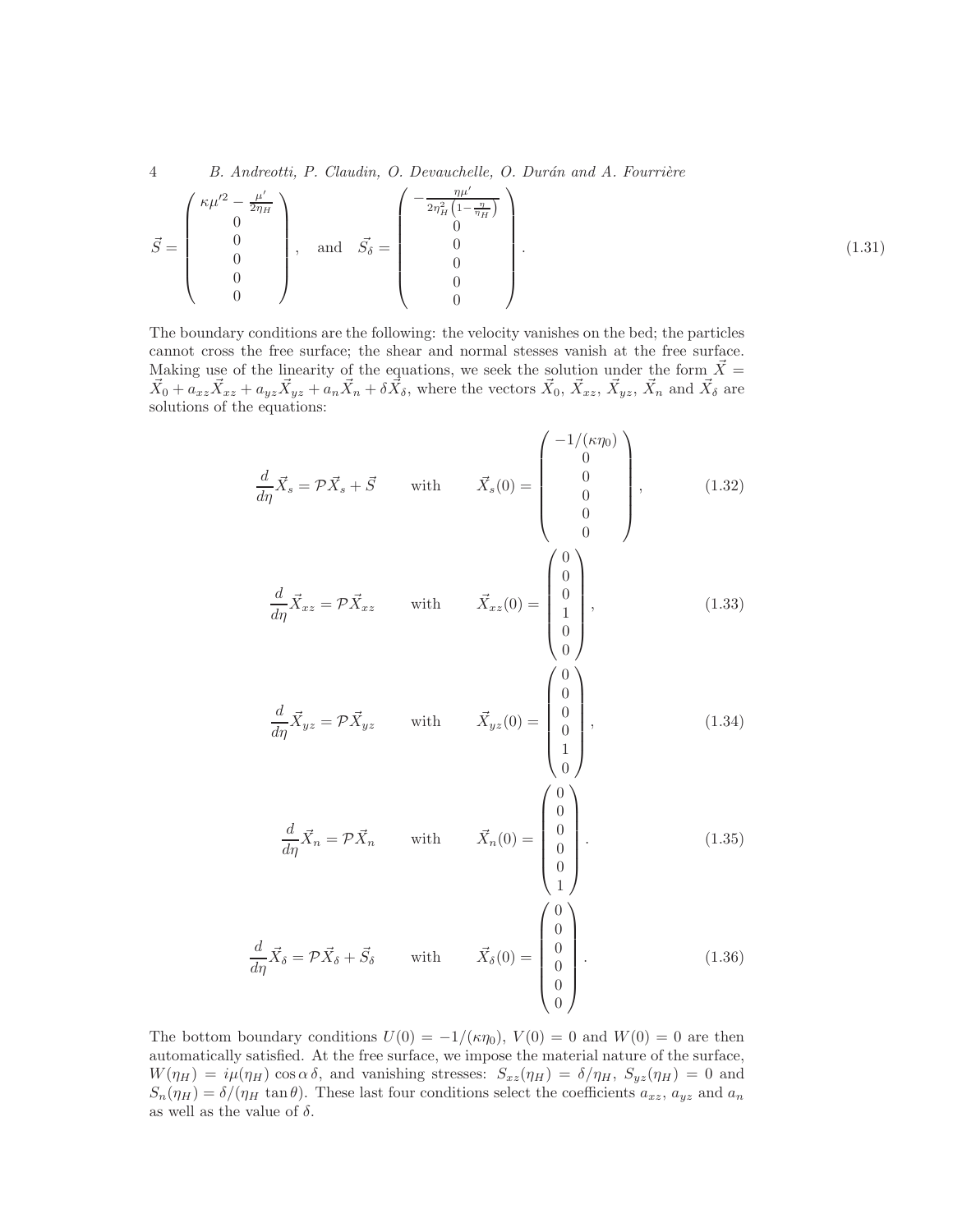

FIGURE 1. Basal shear stresses  $A_x$ ,  $B_x$ ,  $A_y$ ,  $B_y$  as functions of kH and  $\alpha$  for  $H/z_0 = 10^2$  and  $\mathcal{F}=0.1.$ 

We focus on the stress components on the bed and define the coefficients  $A_x$ ,  $B_x$ ,  $A_y$ and  $B_y$  as:

$$
S_{xz}(0) = A_x + iB_x,\tag{1.37}
$$

$$
S_{yz}(0) = A_y + iB_y,\t\t(1.38)
$$

Integration of equation  $(1.31)$  yields to the variations of these stress coefficients with k and  $\alpha$  (Fig. 1).

## 1.2. Description à la Saint-Venant

In the limit of vanishing  $k$ , one expects a simplified depth averaged (Saint-Venant) description to be valid. We consider the Saint-Venant equations without source terms. The continuity and momentum equations read:

$$
\vec{\nabla} \cdot (h\vec{u}) = 0,\tag{1.39}
$$

$$
\vec{u} \cdot \vec{\nabla} \vec{u} = -g\vec{\nabla}(Z+h) - C\frac{|\vec{u}|\,\vec{u}}{h}.\tag{1.40}
$$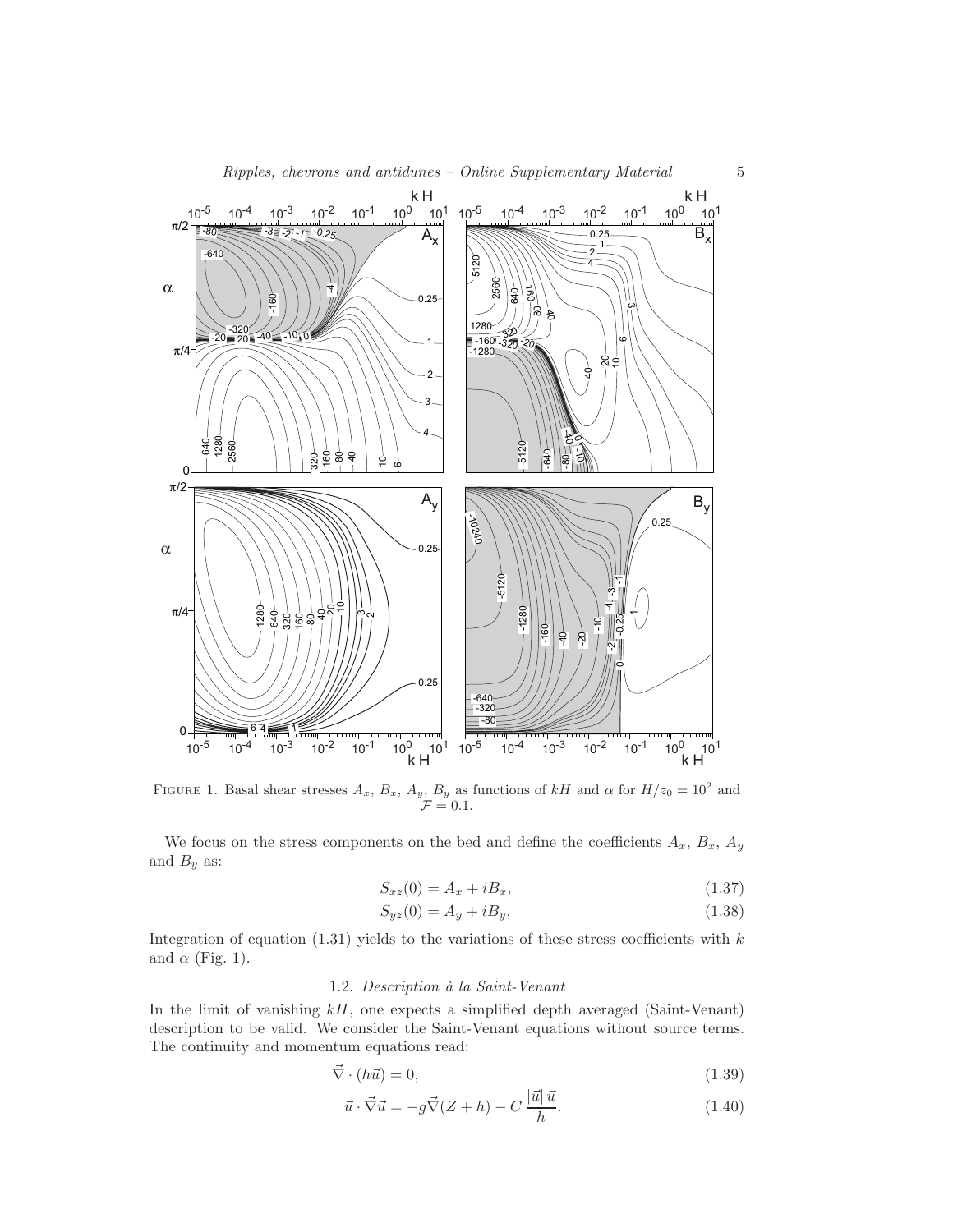To relate Saint-Venant to the Reynolds average model, we define the Chezy coefficient:

$$
C = \frac{\overline{u}^2}{u_*^2} \simeq \left(\frac{\kappa}{\ln\left(1 + H/z_0\right) - 1}\right)^2.
$$
\n(1.41)

For  $H/z_0$  in the range  $10^3-10^4$ , C is on the order of few  $10^{-3}$ . One can normalise vertical lengths Z and h by the flow depth H, the velocity u by its average  $\overline{u}$ , horizontal lengths x and y by  $H/C$  and the time t by a transport time-scale. Then, there remains a single non-dimensional parameter in the flow equations, the Froude number  $\mathcal{F} = \overline{u}/\sqrt{gH}$ . Contrarily to the Reynolds averaged description, the scaling laws with respect to the ratio  $H/z_0$  can thus be deduced from dimensional analysis.

Considernig as before a wavy bottom  $Z = \zeta e^{ik(\cos \alpha x + \sin \alpha y)}$ , we perform the linear expansion with respect to the small parameter  $k\zeta$  around the base state  $h = H$  and  $\vec{u} = \overline{u} \vec{e}_x$ :

$$
h = H + \Delta,\tag{1.42}
$$

$$
\vec{u} = \overline{u}\vec{e}_x + u_{\parallel}\vec{e}_{\parallel} + u_{\perp}\vec{e}_{\perp},\tag{1.43}
$$

where we have decomposed the velocity disturbance along the directions parallel and transverse to the crests:

$$
\vec{e}_{\parallel} = -\sin\alpha \,\vec{e}_x + \cos\alpha \,\vec{e}_y,\tag{1.44}
$$

$$
\vec{e}_{\perp} = \cos \alpha \, \vec{e}_x + \sin \alpha \, \vec{e}_y. \tag{1.45}
$$

The linearised Saint-Venant equations then become:

$$
\frac{u_{\perp}}{\overline{u}} = -\cos\alpha \frac{\Delta}{H}
$$
\n(1.46)

$$
ikH\cos\alpha\frac{u_{\parallel}}{\overline{u}} + C\left[ (1+\sin^2\alpha)\frac{u_{\parallel}}{\overline{u}} - \sin\alpha\cos\alpha\frac{u_{\perp}}{\overline{u}} + \sin\alpha\frac{\Delta}{H} \right] = 0 \qquad (1.47)
$$
  

$$
ikH\cos\alpha\frac{u_{\perp}}{\overline{u}} + C\left[ (1+\cos^2\alpha)\frac{u_{\perp}}{\overline{u}} - \sin\alpha\cos\alpha\frac{u_{\parallel}}{\overline{u}} - \cos\alpha\frac{\Delta}{H} \right]
$$

$$
i\alpha \frac{u_{\perp}}{\overline{u}} + C \left[ (1 + \cos^2 \alpha) \frac{u_{\perp}}{\overline{u}} - \sin \alpha \cos \alpha \frac{u_{\parallel}}{\overline{u}} - \cos \alpha \frac{\Delta}{H} \right]
$$
  
+ 
$$
\frac{ik}{\mathcal{F}^2} (Z + \Delta) = 0
$$
 (1.48)

The conservation of mass directly relates the transverse velocity to the flow depth modulation. Along the direction parallel to the crest, there is a balance between inertia and friction. Due to the invariance in that direction, there is no gravity effect in this momentum balance. By contrast, along the direction normal to the crest, the balance is between inertia, friction, and two different gravity terms (terms scaling as  $1/\mathcal{F}^2$ ): the component of gravity proportional to the slope and the gravity induced pressure gradient, proportional to the flow thickness gradient.

The shear stress is not part of the variables of this modeling, but we can consistently define it as  $\vec{\tau} = -C|\vec{u}|\vec{u}$ . The basal shear stress coefficients are then related to the velocity disturbance as:

$$
A_x + iB_x = \frac{2}{C\,kZ_1} \left( \cos \alpha \, \frac{u_\perp}{\overline{u}} - \sin \alpha \, \frac{u_\parallel}{\overline{u}} \right) \tag{1.49}
$$

$$
A_y + iB_y = \frac{1}{C \, kZ_1} \left( \sin \alpha \, \frac{u_\perp}{\overline{u}} + \cos \alpha \, \frac{u_\parallel}{\overline{u}} \right) \tag{1.50}
$$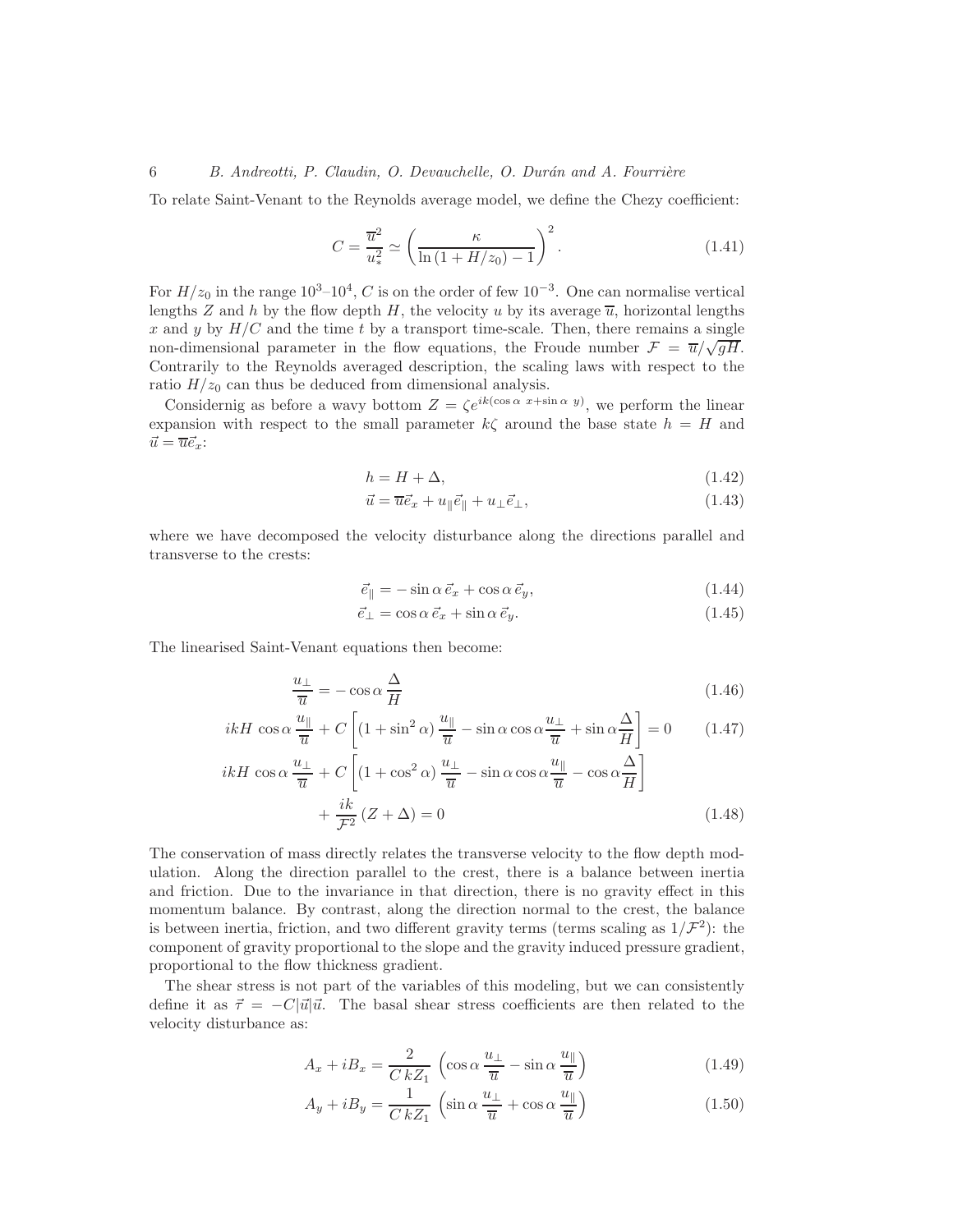



FIGURE 2. Regime diagram. (a) Diagram in the plane F vs  $kH$ , for the angle  $\alpha = 0$ . (b) Diagram in the plane  $\alpha$  vs kH, for  $\mathcal{F} = 0.3$ . The line thick line is the resonance curve (Eq. 2.5) – we display it dashed when the relative resonance amplitude is so small that the stress component  $B<sub>x</sub>$  remains positive. For the names of the different regimes, see section titles.

Introducing a rescaled wave-number  $\tilde{k} = kH/C$ , these coefficients read:

$$
A_x + iB_x = \frac{2\cos\alpha (i - \tilde{k}\cos\alpha - i\tan^2\alpha)}{C(\tilde{k}\cos\alpha - i)\left[ (\mathcal{F}^2 - 1)\tilde{k}\cos\alpha - 3i\mathcal{F}^2 \right] - \tilde{k}\sin\alpha \tan\alpha (\tilde{k}\cos\alpha - 2i)}, (1.51)
$$

$$
A_y + iB_y = \frac{\sin\alpha (-\tilde{k}\cos\alpha + 3i)}{C(\tilde{k}\cos\alpha - i)\left[ (\mathcal{F}^2 - 1)\tilde{k}\cos\alpha - 3i\mathcal{F}^2 \right] - \tilde{k}\sin\alpha \tan\alpha (\tilde{k}\cos\alpha - 2i)}.
$$
(1.52)

## 2. Linear response of the basal shear stress to the presence of bedforms

As the result of the integration of the above linearised equations, we identify in this section the different hydrodynamical regimes of a flow over a wavy bottom  $Z =$  $\zeta e^{ik(\cos\alpha x+\sin\alpha y)}$ , for which  $k\zeta \ll 1$ . As shown below, these regimes can be represented in the plane  $(\mathcal{F}, kH)$  for a given beform angle  $\alpha$ , or in the plane  $(\alpha, kH)$  for a given Froude number  $\mathcal F$ , see figure 2.

#### 2.1. The unbounded limit (reqime  $\infty$ )

We consider the limit of bedforms whose wavelength is much smaller than the flow thickness:  $kH \gg 1$ . We first consider the case of transverse bedforms, detailled in Fourrière et al. 2010. As shown by Jackson & Hunt (1975), the turbulent flow over such a wavy bottom can be decomposed into three regions.

• Outer layer – In the outer layer, away from the bottom, the pressure gradient is mostly balanced by inertial terms, like in an inviscid potential flow. The streamlines follow the topography so that the velocity at the bottom of the outer layer is in phase with the bottom.

• Inner layer – In the inner layer, the inertial terms of the Navier-Stokes equation are negligible, and the longitudinal pressure gradient is thus balanced by the Reynolds shear stress transverse gradient i.e. by the mixing of momentum due to turbulent fluctuations. The thickness  $\ell$  of the inner layer is related to wavelength by  $\lambda \sim \ell \ln^2(\ell/z_0)$ . At the transition between the inner and outer layers, the fluid velocity is slowed down by the shear stress. In the limit of a small aspect ratio  $k\zeta$ , the velocity, which is inherited from the outer layer, is always phase delayed with respect to the shear stress.: when a stress is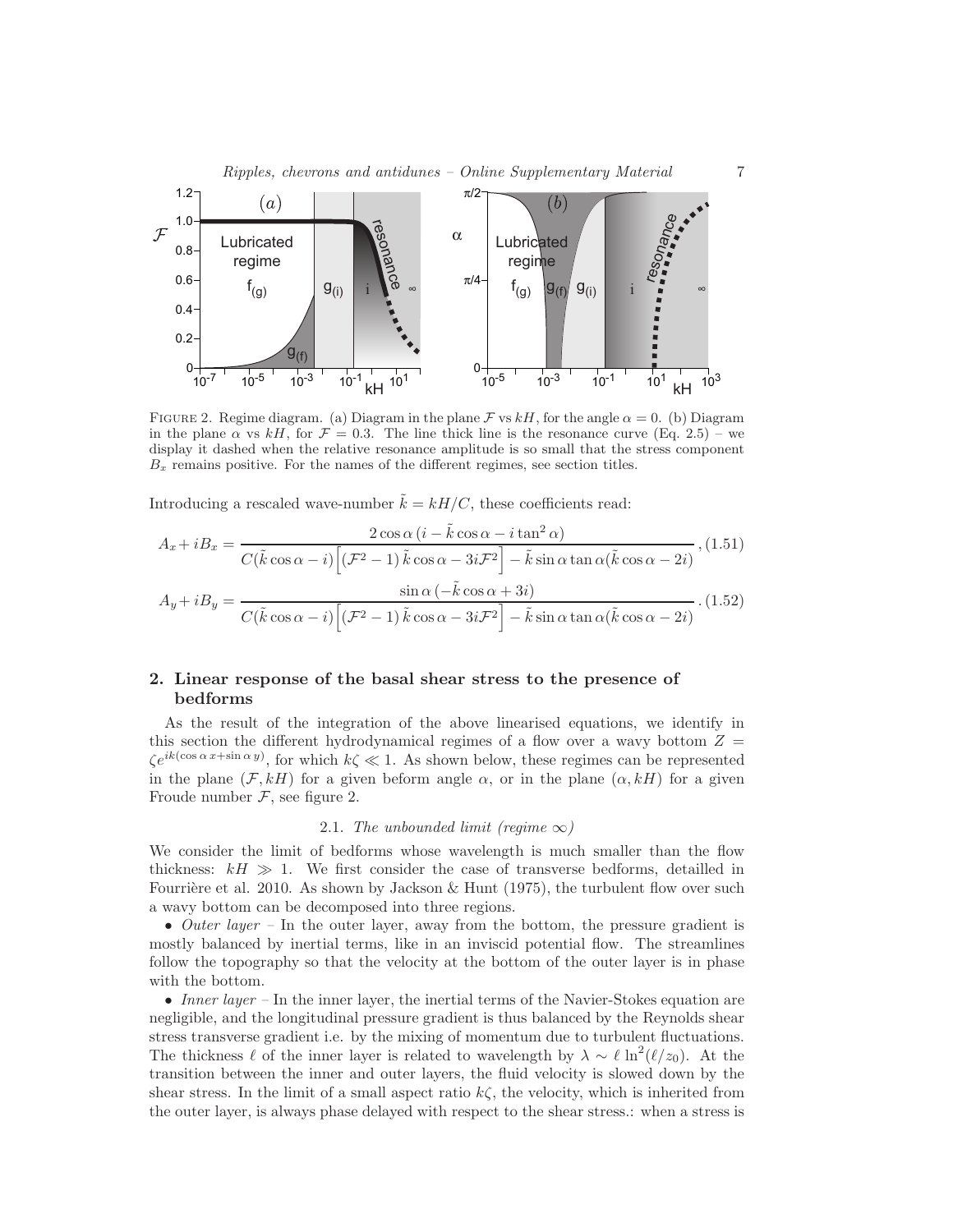

FIGURE 3. Dependence of the basal shear stresses on the bedform angle  $\alpha$  in the unbounded regime (regime  $\infty$ ). Solid line: computation for  $\eta_0 = 10$  and for asymptotically large kH. Dotted lines: equations (2.1-2.4). (a) Longitudinal shear stress coefficients  $A_x$  and  $B_x$ . (b) Transverse shear stress coefficients  $A_y$  and  $B_y$ .

applied, the velocity response is lagged, due to inertia. As a consequence, the shear stress is phase-advanced with respect to the topography, which means that the shear stress reaches its maximum upstream of the crests of the bumps. The shear stress phase shift  $B_x/A_x$  vanishes for asymptotically small  $kz_0$  and gently increases with  $\ln(kz_0)$  (see figures in Fourrière et al. 2010). The asymptotic calculation performed by Jackson  $&$  Hunt 1975 and simplified by Kroy et al. 2002 is recovered but only for asymptotically large  $\ln(\lambda/z_0)$ , a limit hardly reached in real problems.

• Surface layer – The surface layer, of thickness  $h_0$ , is responsible for the hydrodynamical roughness  $z_0$  seen from the inner layer. The dominant physical mechanism at work in this surface layer can be of different nature. For instance,  $z_0$  can result from the mixing due to roughness elements, the predominance of viscous dissipation, or the presence of bed-load transport. The shear stress profile is insensitive to the mechanisms at work in the surface layer, provided that its thickness  $h_0$  is smaller than the inner layer thickness  $\ell$ : the hydrodynamical roughness  $z_0$  is then the single quantity inherited from the surface layer.

We can now analyse the dependence of the shear stress coefficients on the angle  $\alpha$ . For an asymptotically small value of  $\eta_0$ , one expects the basal shear stress to be directly governed by the velocity at the bottom of the outer layer. In the latter, the pressure field is solution of the Laplace equation so that all disturbance fields decrease exponentially as  $\exp(-\eta)$ . At the linear order, the pressure gradient is balanced by the longitudinal inertia:  $\bar{u} \, \partial_x u_i \simeq -\partial_i p$ , where  $\bar{u}$  is the mean velocity in the outer layer. The planar velocity disturbance is thus normal to the crest and in phase with the relief. As the sand bed is a material surface, the vertical velocity is proportional to the longitudinal bed slope:  $u_z = i\overline{u} \cos \alpha kZ \exp(-\eta)$  and is thus proportional to  $\cos \alpha$ . The longitudinal velocity component  $u_x$  thus goes like  $\cos^2 \alpha$  and the transverse one like  $\sin \alpha \cos \alpha$ . On the bed, this would result into shear stress coefficients scaling as:

$$
A_x(\alpha) = A_x(0) \cos^2 \alpha,\tag{2.1}
$$

$$
B_x(\alpha) = B_x(0) \cos^2 \alpha,
$$
\n(2.2)

$$
A_y(\alpha) = \frac{1}{2} A_x(0) \cos \alpha \sin \alpha, \qquad (2.3)
$$

$$
B_y(\alpha) = \frac{1}{2} B_x(0) \cos \alpha \sin \alpha.
$$
 (2.4)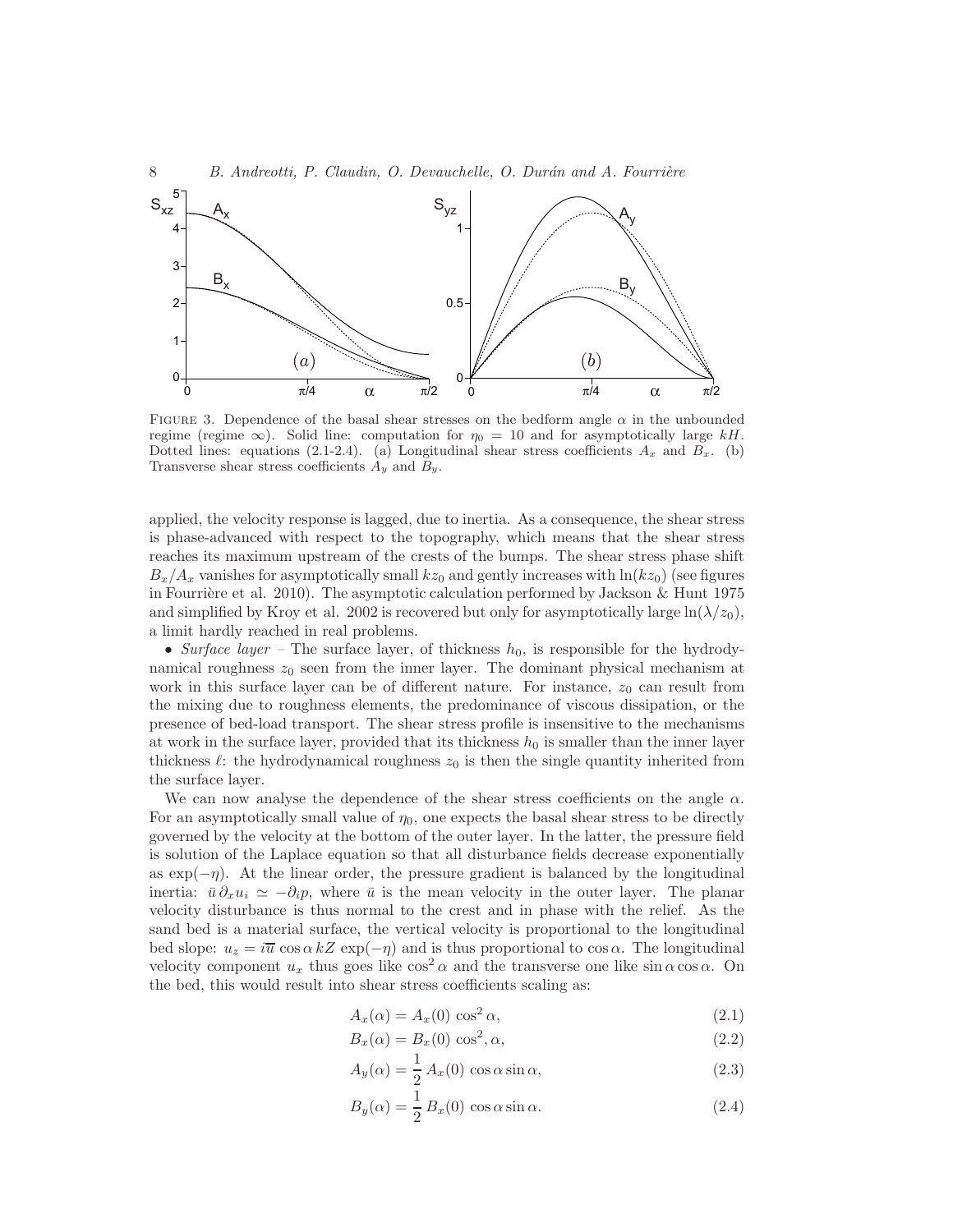Note that the factor  $1/2$  in the transverse direction comes from the scaling of the shear stress as the square of the velocity. In figure 3, we compare these predictions to the numerical integration of the linear equations. One observes that the main trends are captured by the above expressions, but that there remain significant discrepancies. In particular, the longitudinal velocity remains modulated  $(A_x \neq 0)$ , even for purely longitudinal patterns (for  $\alpha \to \pi/2$ ).

#### 2.2. Resonance of standing waves

We now consider bedforms whose wavelength  $\lambda$  is large enough to be influenced by the free surface. The hydrodynamical behaviour depends both on the Froude number  $\mathcal F$  and on the wavenumber rescaled by the flow depth,  $kH$ . The undulations of the bottom excite standing gravity waves at the free surface. Recall that we note  $H + \Delta$  the flow depth, and define  $\delta = |\delta|e^{i\varphi} = \Delta/Z$ . Resonant conditions are reached when these waves propagate at a velocity equal to the flow velocity component along the direction normal to the crest, i.e. when

$$
\mathcal{F}^2 \simeq \frac{\tanh(kH)}{kH\cos^2\alpha} \tag{2.5}
$$

Along the resonant curve, inertial effects and gravity are on the same order. Figure 4a shows the amplitude of deformation of the free surface predicted by the model. One observes that equation (2.5) correctly predicts the qualitative behavior, i.e. the approximative location of the surface modulation maxima in the plane  $(\alpha, k)$ . The discrepancy comes from the definition of the Froude number, based on the surface velocity. In reality, the resonance involves a region close to the surface, of thickness  $\mathcal{O}(\lambda)$ , on which the velocity should be averaged.

Standing gravity waves excited at the free surface by the bedforms are in phase at small  $\lambda/H$  (supercritical regime) and in antiphase at large  $\lambda/H$  (subcritical regime). In between, at the resonance, the response of the free surface is in quadrature with the disturbance (Fig. 4b) so that, in the outer layer, the streamlines are squeezed downstream of the crests of the bump. Around the free surface resonance, the velocity at the bottom of the outer layer is thus phase-delayed with respect to the topography. However, the basal shear stress is phase-advanced with respect to this velocity. When the Froude number  $\mathcal F$  is large enough, the deformation of the free surface is so large that it has a dominant effect on the flow close to the bottom and the phase shift  $B/A$  between the shear stress and the topography becomes negative (Fig. 4d,f). Conversely, at small  $\mathcal{F}$ , the free surface deformation does not influence enough the flow close to the bottom and  $B/A$  remains positive.

#### 2.3. Cross-over between the resonance and the shallow water limit (regime i)

Between the shallow water region  $(kH \ll 1)$  and the resonance band  $(\mathcal{F}^2 \simeq \tanh(kH)/(kH)),$ the free surface is in antiphase with the topography and has a very small modulation amplitude. Thus, the velocity at the bottom of the outer layer is in phase with the topography. Due to the confinement, the velocity increases at the top of the bumps. From the conservation of flow rate, one can infer that, in the limit of small  $kH$ , the velocity disturbance in the inner layer is proportional to  $\overline{u}\zeta/H$ . As the shear stress is quadratic in  $u_x$ , one expects a scaling law of the form  $A_x(\alpha = 0) \simeq \frac{2}{kH}$ . Figure 5 shows that this scaling is verified both for a rigid top boundary and for a free surface.

In the limit  $kH \ll 1$ , the water depth becomes much thinner than the wavelength, and the inner layer invades the whole flow (i.e.  $\ell \simeq H$ ). In the cross-over region between the resonance and the shallow water limit, the transition zone between the outer and inner layers responsible for the upstream shift of the shear stress with respect to the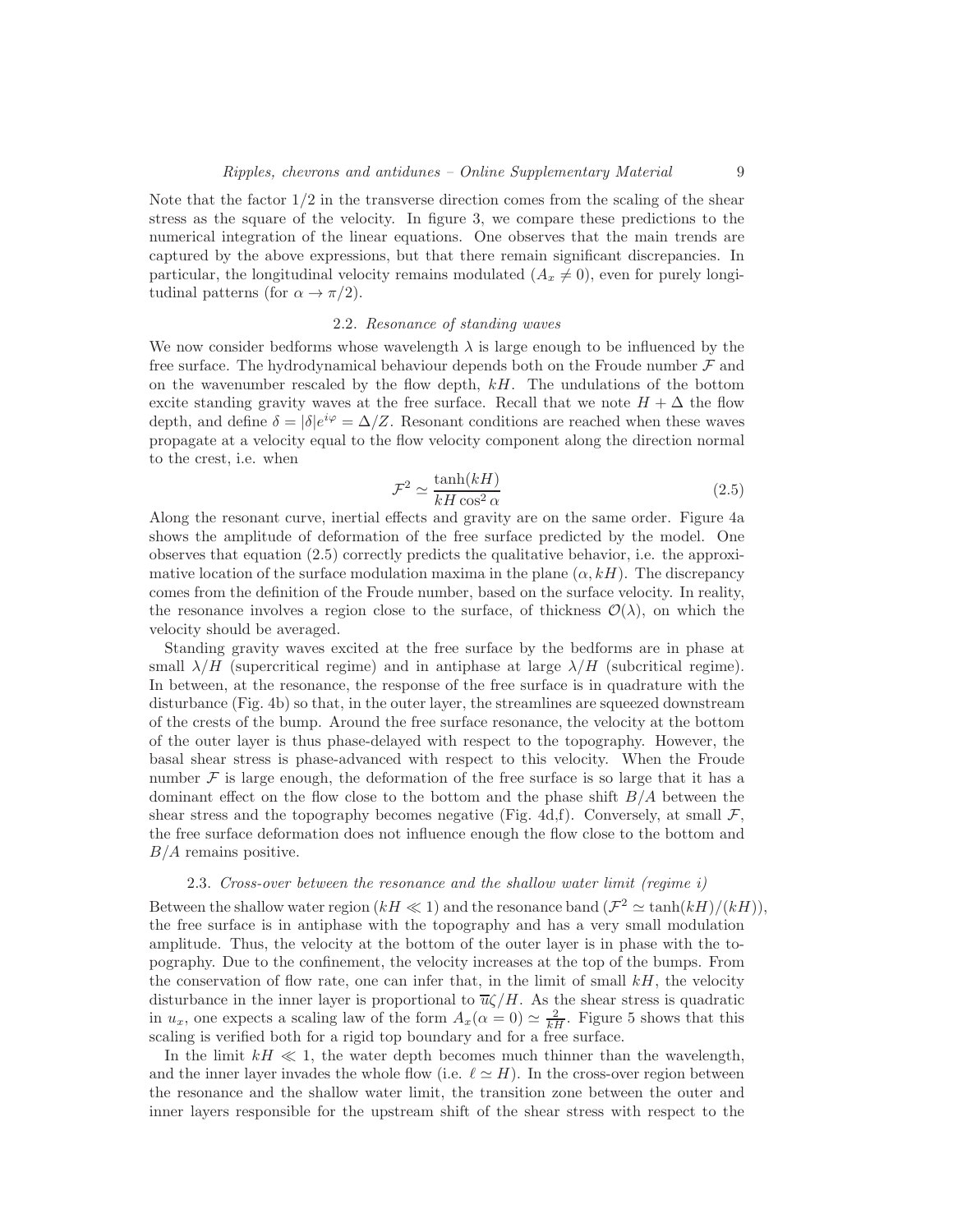

FIGURE 4. Resonance of the surface standing waves for  $H/z_0 = 10^2$  and  $\mathcal{F} = 0.8$  (dotted line). (a) Amplitude of the free surface modulation. Contours plotted for  $|\delta| = 0.1, 0.2, 0.3, 0.4, 0.5$ , 0.75, 1, 1.5, 2, 2.5 and 3. Gray zone:  $|\delta| > 1$ . The dashed line is the prediction of eq. (2.5). (b) Phase of the free surface modulation. Contours plotted for  $\phi(\delta) = 10^{\circ}$ ,  $30^{\circ}$ ,  $90^{\circ}$ ,  $150^{\circ}$ ,  $160^{\circ}$ . (c) Coefficient  $A_x$ . Contours plotted from  $A_x = 0$  to  $A_x = 14$  by increment of 1. (d) Coefficient  $B_x$ . Contours plotted from  $B_x = -4$  to  $B_x = 5$  by increment of 1. Gray zone:  $B_x < 0$ . (e) Coefficient  $A_y$ . Contours plotted from  $A_y = 0.3$  to  $A_y = 2.7$  by increment of 0.3. (f) Coefficient  $B_y$ . Contours plotted from  $B_y = -0.2$  to  $B_y = 1.2$  by increment of 0.2.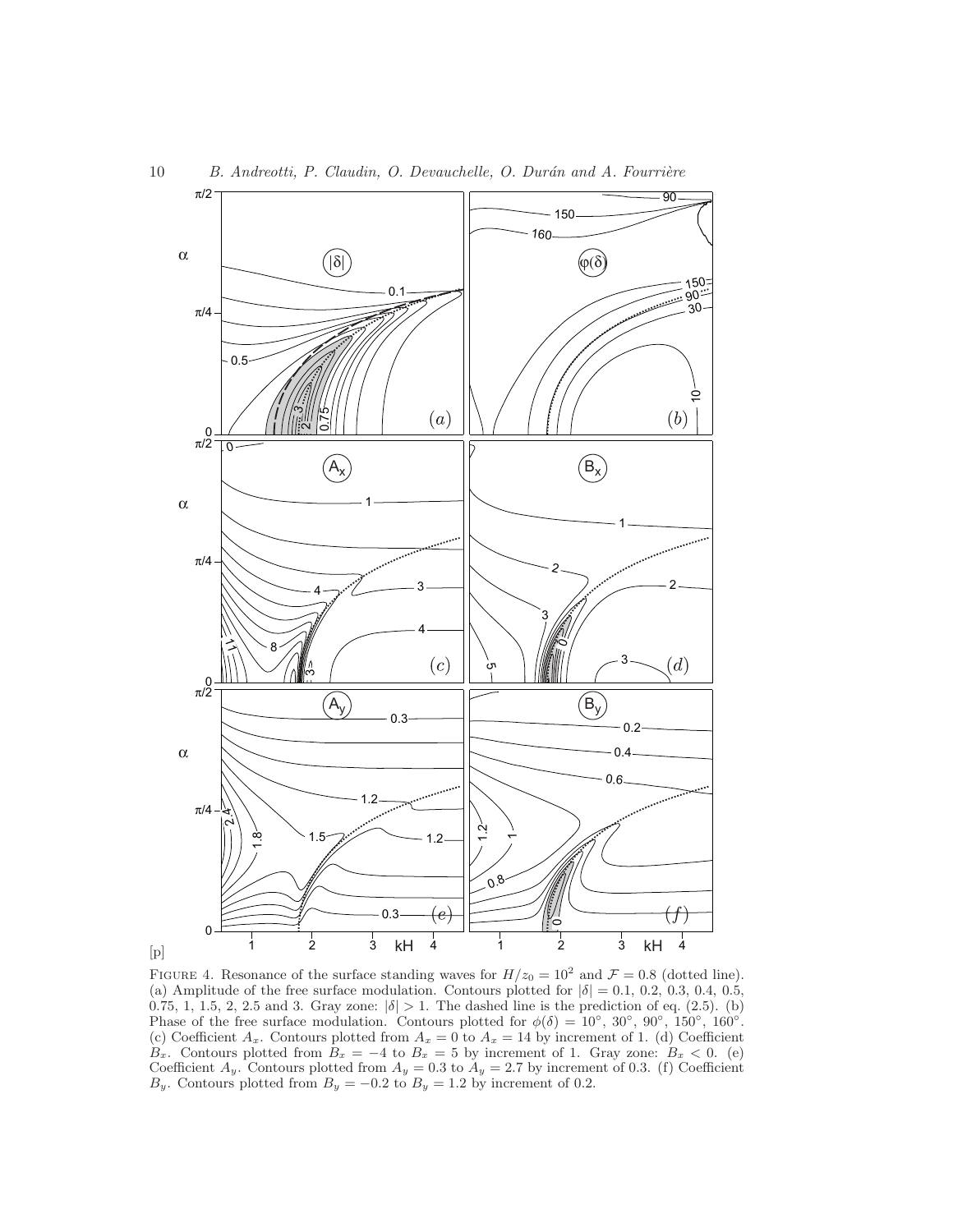#### Ripples, chevrons and antidunes – Online Supplementary Material 11



FIGURE 5. Basal shear stresses  $A_x$  and  $B_x$  as functions of kH in the cross-over regime (regime III). The parameters are  $\alpha = 0$ ,  $H/z_0 = 10^2$  and  $\mathcal{F} = 0.1$ . The free surface situation (solid line) is compared to the unbounded one (dashed line) and to the case of a rigid top boundary (dotted line). The large increase of  $A_x$  in this range of wavelength results from the confinement of the flow. Due to inertia, the shear stress is still phase advanced with respect to the topography, although the inner layer becomes comparable to the whole flow thickness.

topography progressively disappears. The phase lag  $B_x/A_x$  between the shear stress and the topography thus decreases with kH and becomes negative  $(B_x/A_x < 0)$  below a threshold value of kH that increases with the Froude number. As  $A_x$  is increasing at the same time,  $B_x$  passes through a maximum value.

### 2.4. The flat free surface regime, with inertia dominating friction (regime  $g_{(i)}$ )

Going further in the limit of small  $kH$ , one can analyse the last three hydrodynamical regimes within the simpler St-Venant framework, which gives close results to the full model (Fig. 6). We consider here the asymptotic regime where the gravity-induced pressure balances the slope effects ( $\mathcal{F} \to 0$ ), with a negligible friction force  $(C \to 0)$ . Then, from the force balance in the direction normal to the bedforms, one deduces that the free surface is flat, i.e.  $\Delta = -Z$ . The conservation of mass then leads to  $u_{\perp} = \overline{u} \cos \alpha \frac{Z}{H}$ . Along the direction parallel to the bedforms, inertia is balanced by friction. In this inertia dominated regime,  $u_{\parallel}$  is null at the leading order, so that:

$$
A_x = \frac{2\cos^2\alpha}{kH} \quad \text{and} \quad A_y = \frac{\sin\alpha\cos\alpha}{kH} \tag{2.6}
$$

Reintroducing the friction force at the perturbative order, one obtains:

$$
ikH\cos\alpha\frac{u_{\parallel}}{\overline{u}} \sim C\sin\alpha\left[\cos\alpha\frac{u_{\perp}}{\overline{u}} + \frac{Z}{H}\right] \sim C\sin\alpha\left(\cos^2\alpha + 1\right)\frac{Z}{H}
$$
 (2.7)

The flow velocity is maximal and its thickness minimal on the crests. As a consequence, friction increases. Inertia balances the component of this additional friction parallel to the crest. The velocity component parallel to the crest is thus phase delayed (in quadrature) with respect to friction. This results into a positive  $B_x$  and a negative  $B_y$ .

$$
B_x = \frac{2C(\cos^2 \alpha + 1)\sin \alpha \tan \alpha}{(kH)^2} \quad \text{and} \quad B_y = -\frac{C(\cos^2 \alpha + 1)\sin \alpha}{(kH)^2} \tag{2.8}
$$

One can observe in figure 7 that this analysis gives the correct qualitative picture.

### 2.5. Lubricated regime dominated by gravity induced pressure (regime  $g_{(f)}$ )

As before, we consider the asymptotic regime where gravity induced pressure balances the slope effects ( $\mathcal{F} \to 0$ ), leading to a flat free surface:  $\Delta = -Z$ . The conservation of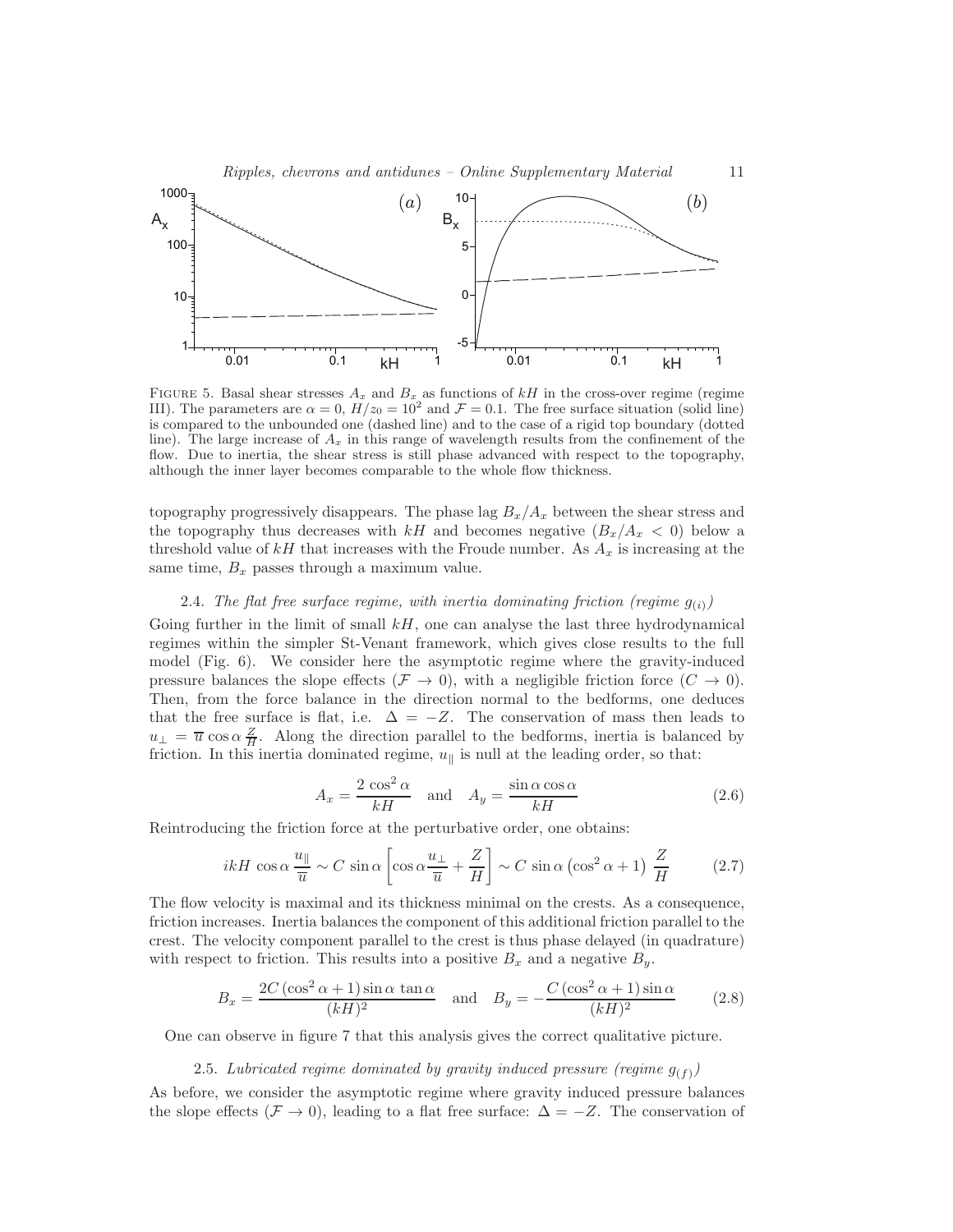

Figure 6. Comparison between the Reynolds averaged (solid and dotted lines) and Saint-Venant predictions (dashed and dotted lines) for the basal shear stresses and the free surface deformation, for  $\alpha = 40^{\circ}$  and  $\mathcal{F} = 0.3$ . By convention, we have represented the absolute value of the quantities and indicated the sign by a  $\oplus$  (solid and dashed lines) or a  $\ominus$  (dotted or dotted-dashed lines). (a)  $A_x$  and  $B_x$  as functions of kH. (b)  $A_y$  and  $B_y$  as functions of kH. (c) Free surface deformation  $\Delta = \Delta_r + i\Delta_i$ .



FIGURE 7. Basal shear stresses  $A_x$ ,  $B_x$ ,  $A_y$ ,  $B_y$  as functions of  $\alpha$  in the flat free surface regime, with inertia dominating friction (regime  $g_{(i)}$ ). The parameters are  $kH = 310^{-2}$ ,  $H/z_0 = 10^3$ and  $\mathcal{F} = 0.1$ .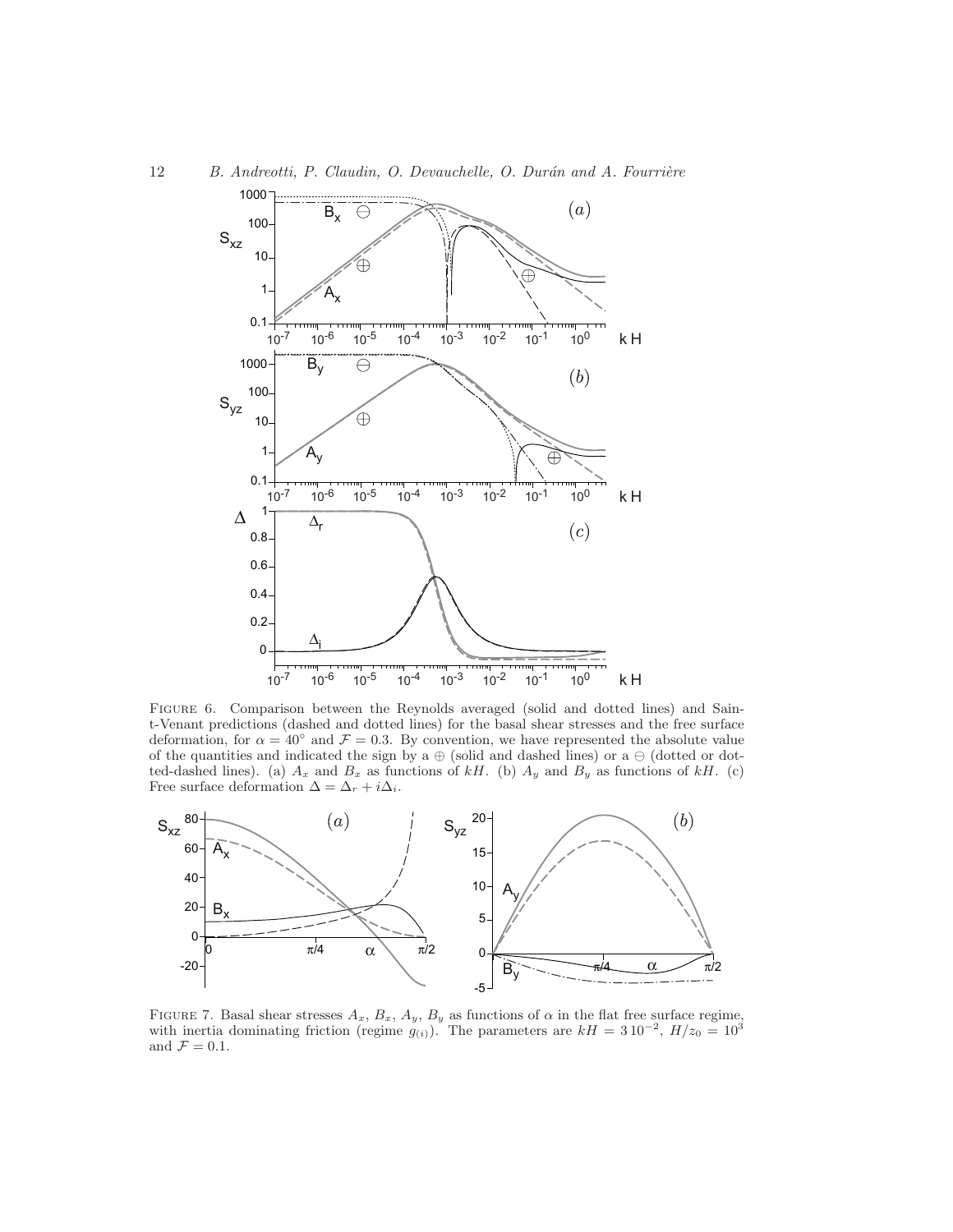

FIGURE 8. Basal shear stresses  $A_x$ ,  $B_x$ ,  $A_y$ ,  $B_y$  as functions of  $\alpha$  in the flat free surface regime, with friction dominating inertia (regime  $g_{(f)}$ ). The parameters are  $kH = 210^{-3}$ ,  $H/z_0 = 10^3$ and  $\mathcal{F} = 0.1$ .

mass then leads again to  $u_{\perp} = \overline{u} \cos \alpha \frac{Z}{H}$ . In the momentum balance along the direction parallel to the bedforms, we now consider that the turbulent friction is dominant and must vanish at the leading order:

$$
(1 + \sin^2 \alpha) u_{\parallel} \sim \sin \alpha \cos \alpha u_{\perp} - \sin \alpha \frac{\Delta}{H} \overline{u} \sim \sin \alpha \left(\cos^2 \alpha + 1\right) \frac{Z}{H} \overline{u}.\tag{2.9}
$$

This leads to:

$$
A_x = \frac{2\cos(2\alpha)}{(1+\sin^2\alpha)kH} \quad \text{and} \quad A_y = \frac{3\sin(2\alpha)}{2(1+\sin^2\alpha)kH}.
$$
 (2.10)

We now reintroduce inertia at the perturbative order: the inertial term  $ikH \cos \alpha u_{\parallel}$  is equal to

$$
ikH \frac{\cos \alpha \sin \alpha \left(\cos^2 \alpha + 1\right)}{1 + \sin^2 \alpha} \frac{Z_1}{H} \overline{u}
$$
\n(2.11)

at the leading order. It is balanced by turbulent friction term  $-C(1 + \sin^2 \alpha) u_{\parallel}$ . As before, this results into a positive  $B_x$  and a negative  $B_y$ :

$$
B_x = \frac{2\cos\alpha\sin^2\alpha\left(1+\cos^2\alpha\right)}{C\left(1+\sin^2\alpha\right)^2} \quad \text{and} \quad B_y = -\frac{\cos^2\alpha\sin\alpha\left(1+\cos^2\alpha\right)}{C\left(1+\sin^2\alpha\right)^2}.
$$
 (2.12)

One can observe in figure 8 that the prediction of the Saint-Venant equations compares very well to the Reynolds averaged calculation, except for  $B_x$  in the neighbourhood of  $\alpha = 0.$ 

## 2.6. Lubricated regime dominated by friction (regime  $f_{(g)}$ )

We finally consider the asymptotic regime in which both inertia and gravity induced pressure can be neglected, so that the downslope gravity component is balanced by turbulent friction. We call  $u_1$  and  $v_1$  the velocity disturbances respectively along the main flow direction and transverse to it. The transverse velocity follows the transverse slope:

$$
v_1 = -\frac{i}{C\mathcal{F}^2} k \sin \alpha \, Z \, \overline{u}.\tag{2.13}
$$

By conservation of mass, one gets:

$$
\frac{\overline{u}}{H} \Delta + u_1 = -\tan \alpha \ v_1.
$$
 (2.14)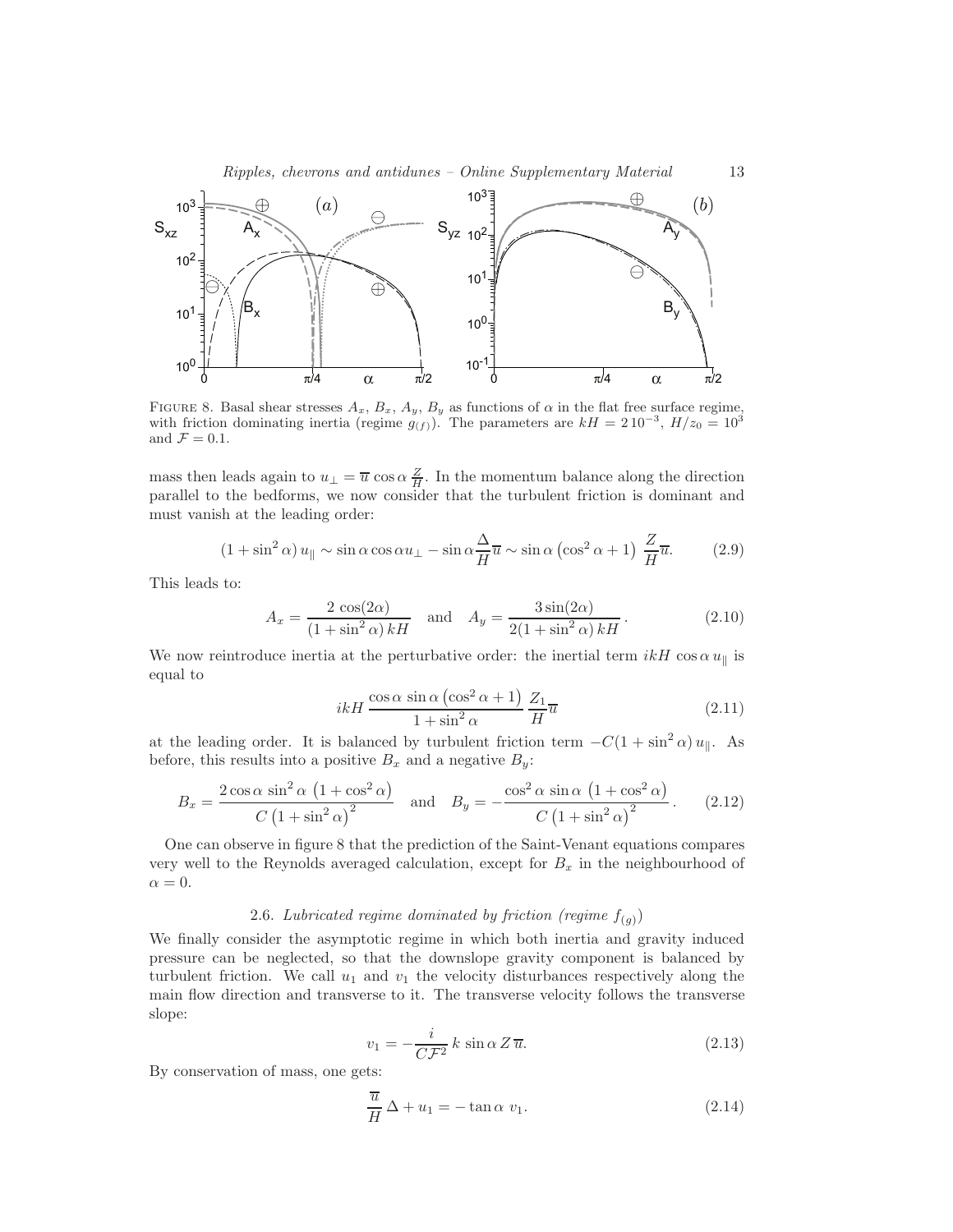



FIGURE 9. Basal shear stresses  $A_x$ ,  $B_x$ ,  $A_y$ ,  $B_y$  as functions of  $\alpha$  in the friction dominated regime (regime  $f(g)$ ). The parameters are  $kH = 10^{-7}$ ,  $H/z_0 = 10^3$  and  $\mathcal{F} = 0.1$ .

The longitudinal slope tends also to entrain the fluid downslope:

$$
2u_1 - \frac{\overline{u}}{H} \Delta = -\frac{i}{C\mathcal{F}^2} k \cos \alpha Z \overline{u}.
$$
 (2.15)

One then obtains  $A_x = A_y = 0$ , and

$$
B_x = \frac{2(\sin \alpha \tan \alpha - \cos \alpha)}{3C\mathcal{F}^2} \quad \text{and} \quad B_y = -\frac{\sin \alpha}{C\mathcal{F}^2}.
$$
 (2.16)

This regime is reached in the limit of vanishing  $kH$ . The sign of  $B_x$  is determined by two antagonist mechanisms. At small angle  $\alpha$ , the dominant effect is that of the longitudinal slope, which leads longitudinally to a downslope fluid motion  $(B_x < 0)$ . At large angle  $\alpha$ , the dominant effect is that of the transverse slope which leads transversally to a downslope fluid motion  $(B_y < 0)$ . However, through mass conservation, this leads to an upslope longitudinal fluid motion  $B_x > 0$ . When reintroducing the gravity-induced pressure at the perturbative order, one obtains:

$$
A_x = \frac{2}{9C^2 \mathcal{F}^4} \left[2 - \cos(2\alpha) - 2\tan^2\alpha\right] kH \quad \text{and} \quad A_y = \frac{1}{6C^2 \mathcal{F}^4} \left[3 - \cos(2\alpha)\right] \tan\alpha kH. \tag{2.17}
$$

One can observe in figure 8 that, in this regime, the prediction of the Saint-Venant equations almost perfectly fit the Reynolds averaged calculation.

#### 2.7. Regime diagram

We can now come back to the regime diagram (Fig. 2). Friction dominates at vanishing  $kH$  while gravity-induced pressure dominates at larger values of  $kH$ . The cross-over between these regimes is associated to a transition of the flow thickness modulation from 0 to 1. At a vanishing bedform angle  $\alpha = 0$ , the Saint-Venant equations predict that this transition occurs at:

$$
kH = \frac{3C\mathcal{F}^2}{1 - \mathcal{F}^2}.
$$
\n
$$
(2.18)
$$

It vanishes when the Froude approaches 0 and tends to infinity at  $\mathcal{F} = 1$ . At an angle  $\alpha$ close to  $\pi/2$ , the transition wavenumber can be approximated into:

$$
kH = \frac{3\sqrt{3}}{2} \left(\frac{\pi}{2} - \alpha\right) C\mathcal{F}^2.
$$
 (2.19)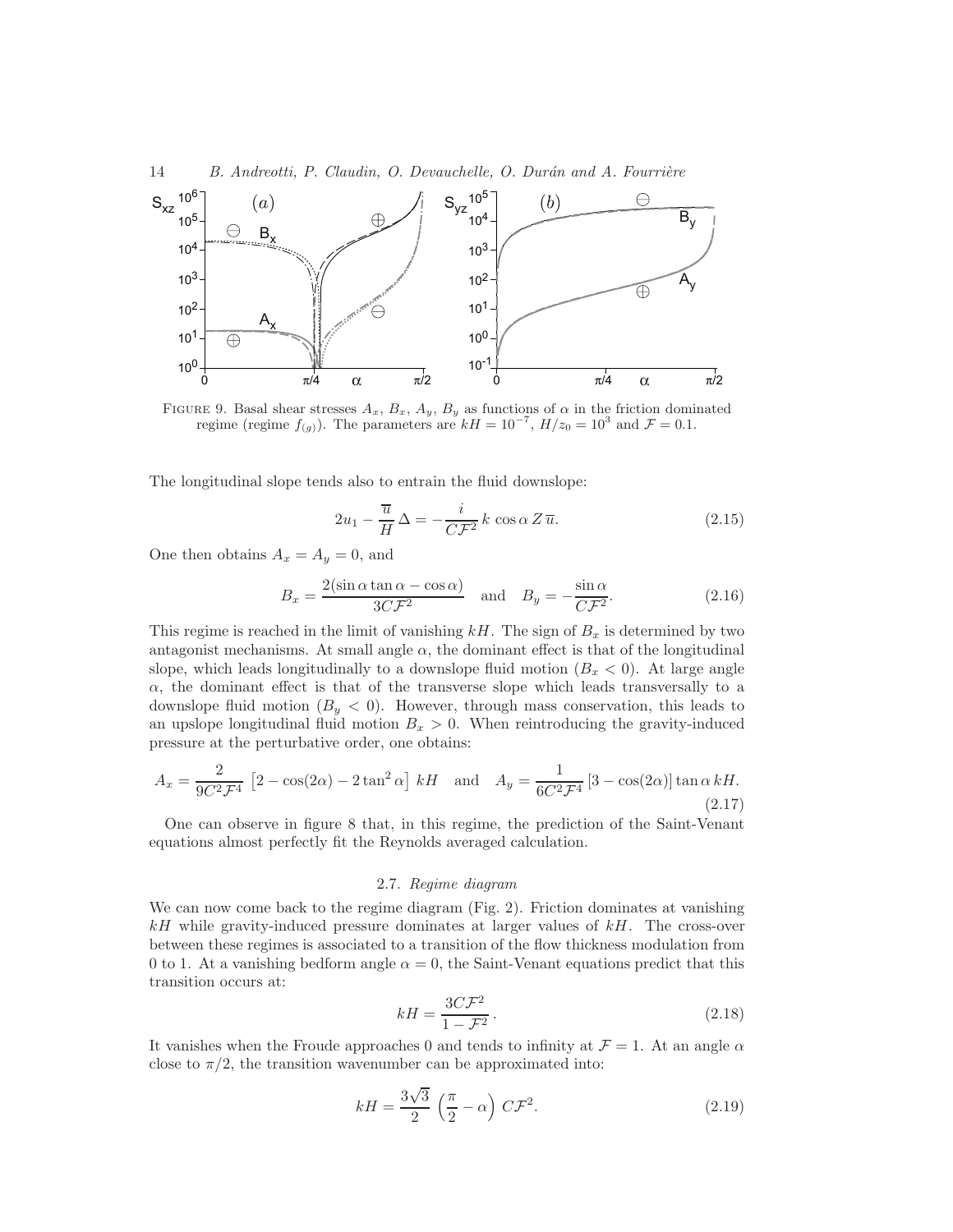

FIGURE 10. Characteristics of the most unstable mode as a function of  $L_{\text{sat}}/H$  for  $\mathcal{F} = 1$ :  $u_*/u_{\rm th} \to 1$  and  $\mu \to \infty$  (solid lines),  $u_*/u_{\rm th} \to 1$  and  $\mu = \tan(32^\circ)$  (dashed lines) and  $u_*/u_{\rm th} \to \infty$  wathever the value of  $\mu$  (dotted line).  $H/z_0$  is kept constant and equal to 10<sup>2</sup>. (a) Propagation speed  $c_m$ . (b) Angle  $\alpha_m$  of the wavenumber with respect to the flow direction. (c) Wavenumber  $k_m$  rescaled by the flow thickness. (d) Growth rate  $\sigma_m$ .

In the flat free surface regime, the transition between friction dominating inertia and inertia dominating friction occurs for:

$$
kH = C \frac{1 + \sin^2 \alpha}{\cos \alpha} \tag{2.20}
$$

At this wave-number, the asymptotic expansions of  $B_x$  and  $B_y$  determined previously coincide.

The shallow water approximation is valid when the inner layer invades the whole flow thickness. The cross-over with the regime in which an inner and an outer layers coexist